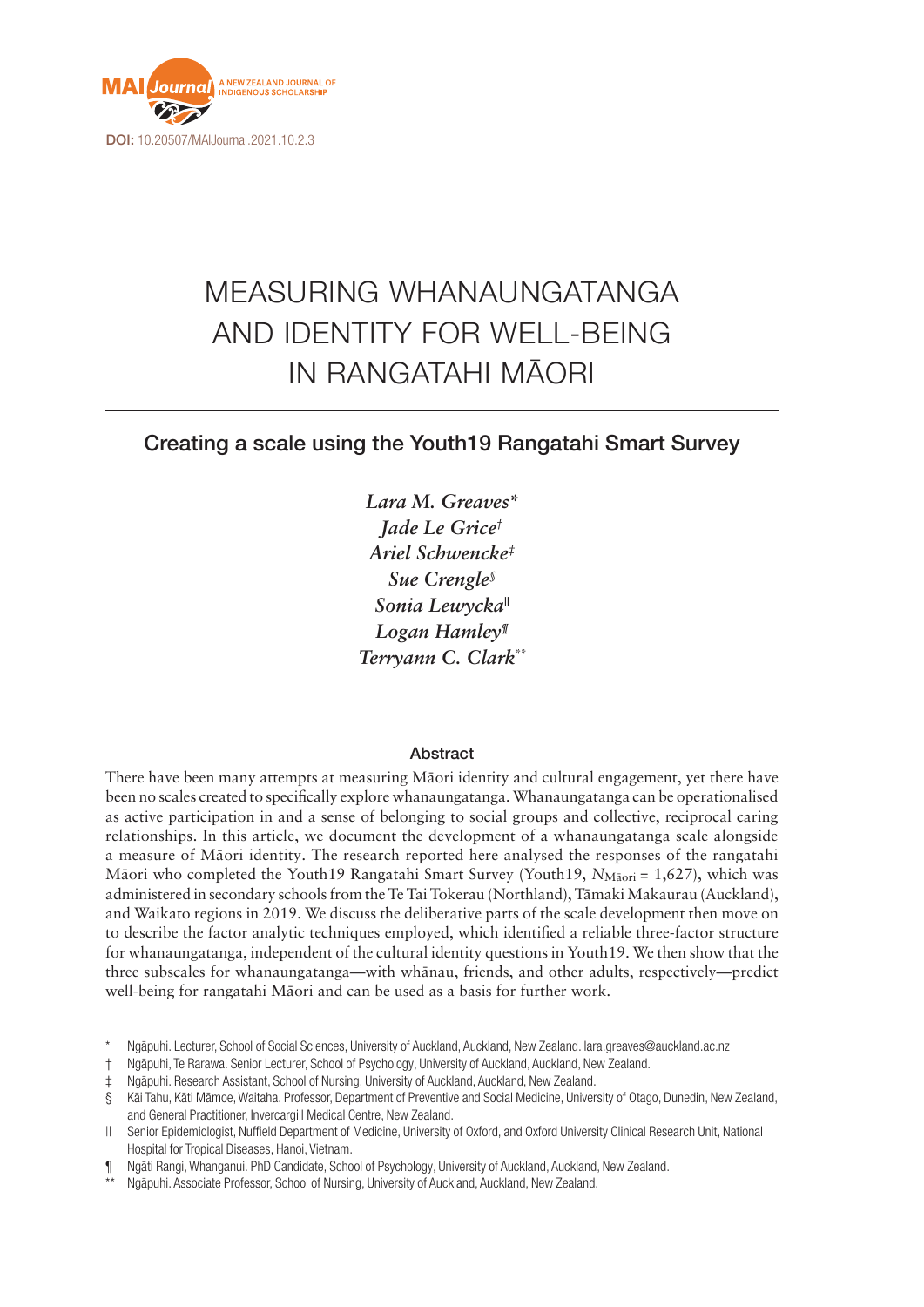#### Keywords

whanaungatanga, Māori identity, measurement, surveys, scale development, rangatahi

Rangatahi Māori face ongoing impacts of colonisation, racism and inequality (Berryman et al., 2017; Kearns et al., 2009; Reid et al., 2014). Given that rangatahi Māori face significant health inequities (Clark et al., 2018), there is increasing demand for Māori-specific evidence to support programmes and policies to create services that are compliant with Te Tiriti o Waitangi/the Treaty of Waitangi, culturally safe, and relevant for whānau. There is growing evidence that whanaungatanga and a strong sense of cultural identity are protective for a range of important health issues, including mental health (Clark, 2007; Huriwai et al., 2001; NiaNia et al., 2017; O'Carroll, 2013; Williams et al., 2018). In particular, research in education has highlighted the benefits of a positive Māori cultural identity promoting rangatahi well-being (Rata, 2012, 2015; Webber, 2012; Webber et al., 2020). Importantly, research has also emphasised the fluidity of cultural identity for rangatahi, and the need to engage with diverse perspectives on Māori identity to support well-being. This reflects the developmental stage that rangatahi are in, and the unique challenges and opportunities that arise for rangatahi today (Ware & Walsh-Tapiata, 2010). However, there is less research exploring how rangatahi conceptualise whanaungatanga, and how it supports their well-being and cultural identity.

Whanaungatanga, as with many Māori concepts, is hard to define in a brief English sentence. Contemporary Māori research utilises diverse understandings of whanaungatanga: some refer to whanaungatanga as relationship building (Waitoa et al., 2015), as a synonym for *rapport* (Walsh-Mooney, 2009), as intricate relationships (Edwards, 2009) or as relationship/kinship and a sense of connection (Carlson et al., 2016). Others emphasise the importance of whanaungatanga within a network of beliefs and practices which underlie Māori society (McNatty & Roa, 2002).

As an important concept aligned with values from te ao Māori, whanaungatanga is asserted to be a core protective factor by Māori communities. Despite the importance of whanaungatanga to Māori well-being, there has been little genuine engagement by mainstream services to reorient service provision to meet these needs. As a starting point, the measurement of whanaungatanga by contemporary rangatahi as a distinct concept needs further exploration. The research described in this article sought to extend past literature on

Māori identity by developing a scale of whanaungatanga to use with rangatahi alongside measures of Māori ethnic identity. This work is part of a mixed-methods project seeking to investigate links between whanaungatanga, identity and the health and well-being of rangatahi Māori. We describe the development of a scale to measure whanaungatanga and test its validity by relating the scale to psychological well-being.

#### What is whanaungatanga?

Whanaungatanga is one of several important cultural values for Māori, and it has even been called the "basic cement that holds things Māori together" (Ritchie, 1992, p. 66). Some have tried to discern the deeper ontological meaning of whanaungatanga through its etymology. For instance, Ritchie (1992, p. 67) deconstructed the word into three basic elements: *whānau*, the word for extended family; *ngā*, which extends whānau beyond kin; and *tanga*, which transforms the word into "a process concept concerned with everything about relationships between kin". Metge (1995), in contrast, argued that *whanaungatanga* is actually derived from the word *whānau*, meaning "leaning together". This murky etymology leads some to question whether it is in fact useful to define whanaungatanga, given that some would argue that it is simply implicit and underlies all of Māori culture (McNatty & Roa, 2002).

However, in academic work, definitions of whanaungatanga range from the theoretical and conceptual to the more concrete. On the conceptual side, whanaungatanga has been theorised as a web underlying the different connections someone, something or an idea has through society (McNatty & Roa, 2002; Mikaere, 2011; Ritchie, 1992). However, many definitions emphasise that whanaungatanga is connected to the nurturing of relationships through care, connection, common understandings and shared obligations (Berryman et al., 2017). In particular, this focus on relationships occurs within scholarship that centres on engaging rangatahi (Edwards, 2009; O'Carroll, 2013; Waitoa et al., 2015; Walsh-Mooney, 2009). Traditionally, whanaungatanga was said to relate to kin only, with whanaungatanga ensuring that whānau who lived and worked together maintained strong ties with one another (M. Durie, 1998). However, this traditional definition has expanded over time, as colonisation and urbanisation have shaped how Māori make meaning of their diverse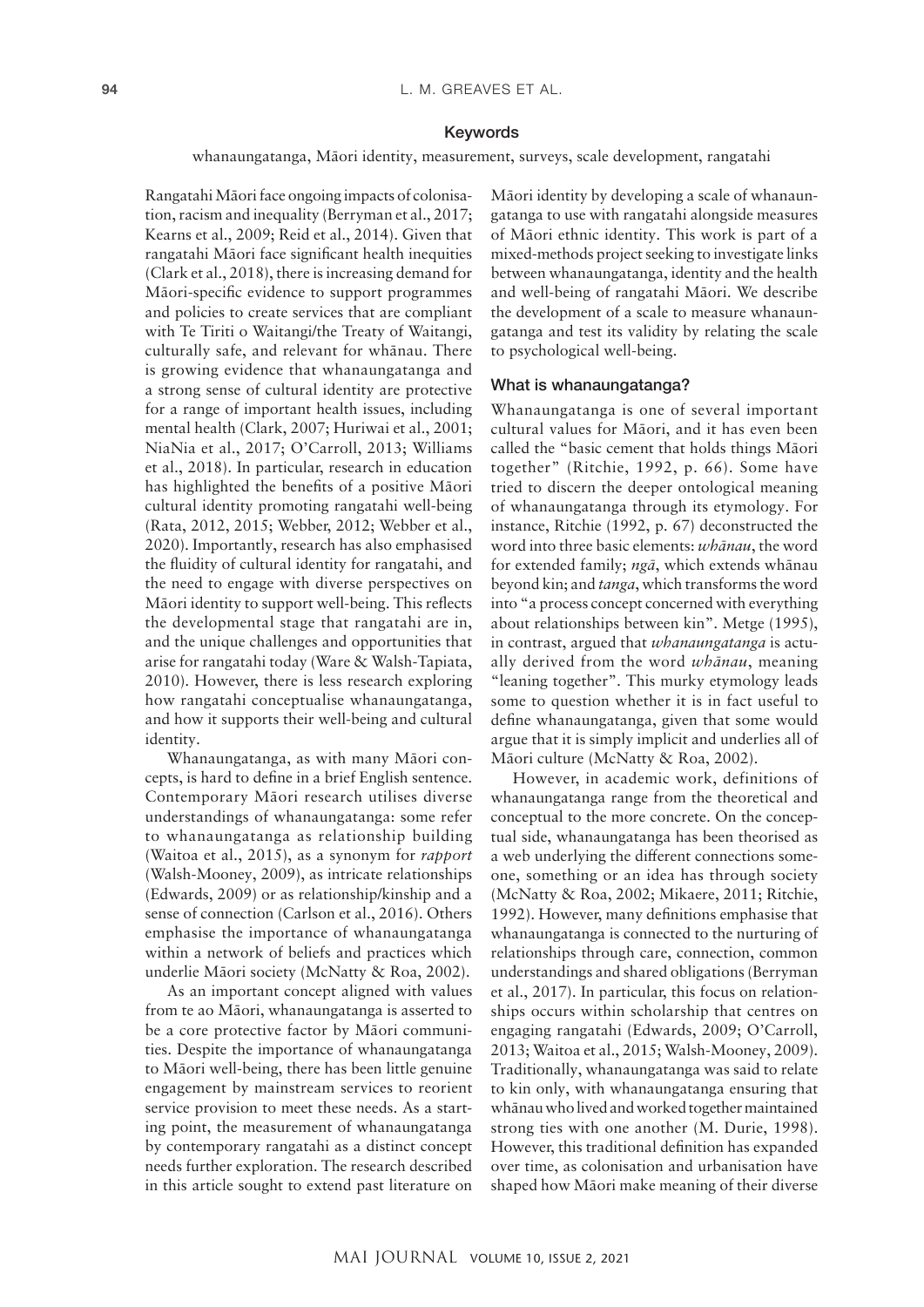identities (M. Durie, 1998). Whanaungatanga can include non-kin relationships that have become whānau-like (Kukutai et al., 2016) as well as relationships mediated by online platforms (O'Carroll, 2013; Waitoa et al., 2015) and with professionals who engage with Māori (Carlson et al., 2016).

As such, whanaungatanga can exist between people at all levels of society. What these diverse understandings all highlight is the importance of relationships within te ao Māori and the need to build family or kin-like relationships. Importantly, Le Grice et al. (2017) state that the concept of whanaungatanga has shifted in order to meet the everyday needs of Māori in contemporary times and ensure the intergenerational transmission of Māori ways of knowing and being through everyday practices. Thus, whanaungatanga, along with other concepts such whakapapa, wairuatanga, manaakitanga, kotahitanga and rangatiratanga, continues to ensure the ongoing well-being of Māori (Carlson et al., 2016; Le Grice et al., 2017; McNatty & Roa, 2002; O'Carroll, 2013).

Given that whanaungatanga is so broad and encompassing, we needed to clarify the scope—that is, create a *working definition* of whanaungatanga for the purposes of creating survey questions (de Vaus, 2014). Here, we define whanaungatanga as active participation and sense of belonging in social groups such as whānau, friends, school, communities, iwi and hapū, kaupapa-based collectives, organisations or groups, and wider society. Whanaungatanga also encompasses the intergenerational knowledge exchange, collective empowerment, reciprocal responsibility, sharing, caring, guardianship, and planning together as a collective (M. Durie, 1997, 1998; Moeke-Pickering, 1996; Simmonds et al., 2014). As such, we focus on whanaungatanga with living people and conceptualise whanaungatanga as being created with (1) close family/whānau, (2) friends and (3) other adults.

#### Measuring Māori cultural concepts

There has been a rich, albeit recent, history of work measuring engagement with Māori cultural identity and concepts. However, there is little work measuring whanaungatanga-type constructs, and none on a specifically designed whanaungatanga scale. Many of these works have shown utility by predicting positive outcomes for Māori and protection against negative ones. Early quantitative work on aspects of Māori culture included measures of cultural connection and behaviours rather than specific scales using scale-development techniques. Thomas (1988) provided a test of

cultural knowledge and te reo Māori fluency, and Ratima et al.'s (1993) identity questions included ones on cultural familiarity and knowledge in combination with a self-identification question. A. E. Durie (1993) took a similar approach, combining questions on iwi and marae affiliations, self-reported involvement with Māori organisations and schools, and attitudes towards, and proficiency in, te reo Māori. This culminated in M. Durie's (1995) identity scale through Te Hoe Nuku Roa, a longitudinal study of Māori households. The identity measure that M. Durie (1995) developed revolved around four axes. The most relevant axis to this work is "Paihere Tangata" (the human relationships axis), which included questions on household roles, relationships, in(ter)dependence, and cohesion; ethnic group affiliations; te reo Māori and tikanga use; views on land, environment, and resource issues; and involvement with iwi, hapū, and marae. The Paihere Tangata axis represented a first attempt at measuring concepts relating to whanaungatanga through a Māori lens.

Recent work has explored Māori identity and has more formally recognised this relationality. Houkamau and Sibley (2015) created the Multidimensional Model of Māori Identity and Cultural Engagement, conceptualising Māori identity into seven domains. Related to whanaungatanga, the Interdependent Self-concept scale measures the extent to which one views their identity as Māori in relationship to other Māori. However, the scale is focused on ethnic identity in adults and drew on a broad range of international concepts and work, rather than being built primarily on concepts *within* Māori culture. Two recent articles have focused on measuring cultural identity, including proxies of whanaungatanga pertaining to rangatahi. R. Fox et al. (2018, p. 14) created a scale of "Māori cultural embeddedness", or "the degree and intensity of cultural identification" and predicted well-being and adaptive coping over time in a stratified random sample of rangatahi Māori (*N*  = 405). The scale included two domains relating to others: connectedness to whānau, including ancestors, through knowledge and doing things for the community; and connecting with culture through friends, and simply having Māori friends. Finally, Williams et al. (2018), constructed a measure of cultural identity from existing survey questions in Youth12, the third national health and wellbeing survey of secondary school students in New Zealand conducted in 2012, analysing responses from a national sample of rangatahi Māori (*N* = 1,699). In their literature review the authors identified the domain "Whanaungatanga (Collectivist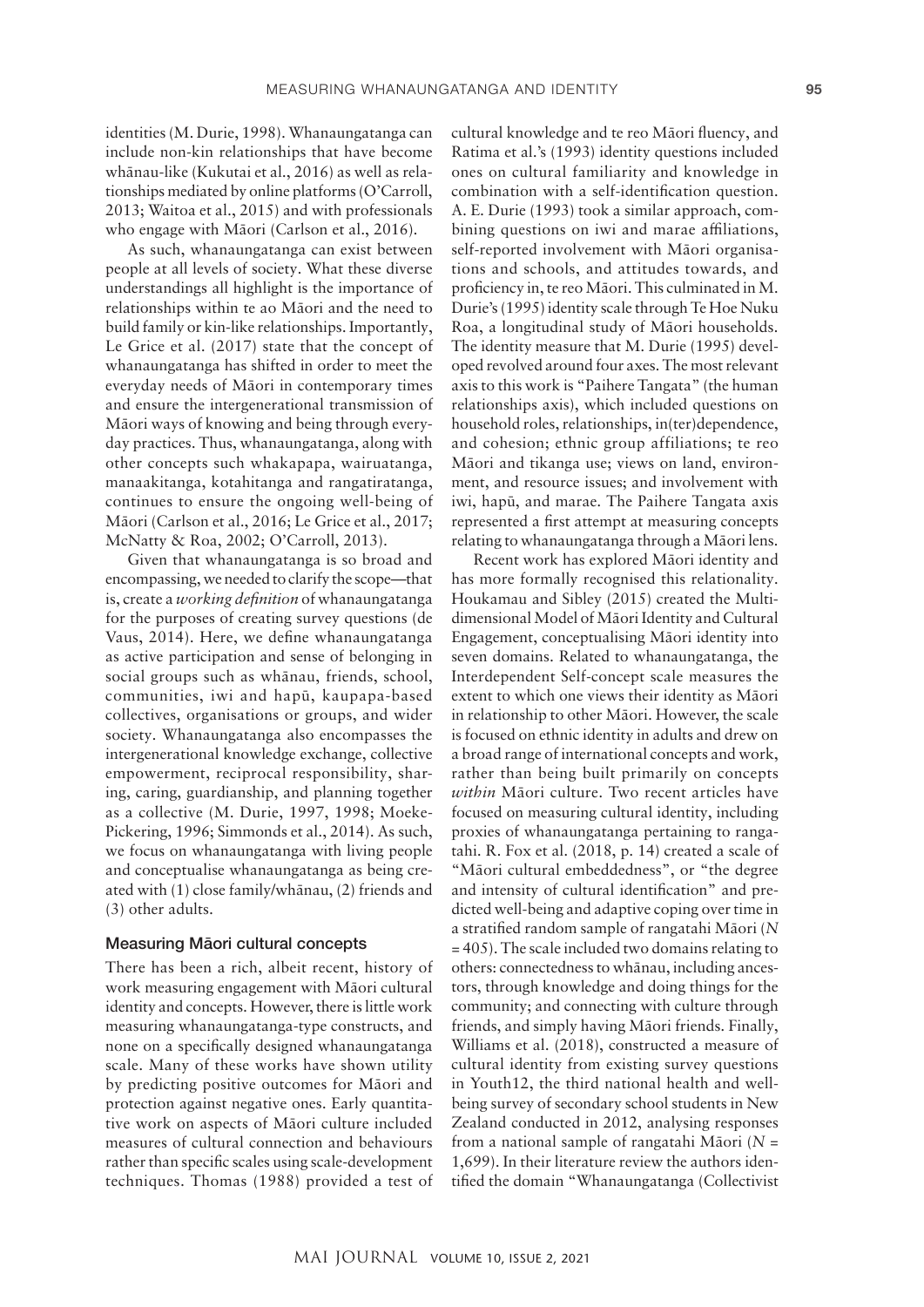Identity and Relationships)", which was defined as "a sense of belonging to family and various social groups" (Williams et al., 2018, p. 3), as important to well-being in rangatahi. However, a limitation was that the researchers worked backwards from survey questions which had been created with other purposes in mind and were not able to create whanaungatanga-specific questions. Nevertheless, the overall results showed that a stronger cultural identity related to greater well-being and lower depression scores.

In summary, Māori researchers have sought to develop *emic* measures of Māori ethnic identity and culture—scales that can be used *within* or *specific to* Māori culture— rather than use existing *etic* measures—generic, universal measures to be used *across* cultures, which may lack applicability (Berry, 1989). The focus of past scales has been to create measures of cultural connection/ identity rather than whanaungatanga. The study reported here sought to create an open-access scale of whanaungatanga as a tool for researchers, policy makers and communities.

#### Research overview

While a body of quantitative work exists measuring Māori identity, we sought to measure whanaungatanga by creating a scale for broader use. This scale, we hypothesised, should be useful to predict well-being for Māori in strengths-based, mana-enhancing ways. Māori cultural concepts can be hard to pin down in quantitative scales. There is often a tension between Māori research and quantitative methods, given Māori histories with research and researchers (Smith, 2012). The kaupapa or motivation behind the current project is strengths-based (Walter & Andersen, 2013). The project centres Māori cultural concepts, takes these "for granted" and positions Māori culture as the normal, default values or concepts to work from (Moewaka Barnes, 2000). By measuring whanaungatanga we want to conceptualise and explore (through quantitative methods) whanaungatanga as a protective factor for rangatahi. Therefore, the aims of this article are (1) to describe how we derived the whanaungatanga questions and Māori identity/culture items, and describe responses to these questions; (2) to apply both exploratory factor analysis (EFA) and confirmatory factor analysis (CFA) to these whanaungatanga and identity questions to show a reliable underlying factor structure; and (3) to test both the construct validity of the whanaungatanga scale and its predictive validity.

#### Method

#### *Participants and procedure*

Data reported in this article were drawn from the Youth19 Rangatahi Smart Survey (Youth19), which is part of a series of four representative survey waves of New Zealand high school students (2001, 2007, 2012 and 2019) (Adolescent Health Research Group, n.d.). A two-stage clustered sampling design was used across the four survey waves. Earlier survey waves recruited participants nationally, however the 2019 wave included only the Te Tai Tokerau (Northland), Tāmaki Makaurau (Auckland) and Waikato regions. One-third of schools in those regions were randomly selected and then 50% of those schools' rolls were randomly selected to participate. All schools with >50 students in years 9–13 (aged 12–18 years) were included. Students with significant physical and cognitive disabilities that prohibited them from participating were excluded. In a separate sample, seven of nine kura kaupapa Māori from these regions were invited to participate, with all students invited to participate. The average response rate for all invited students was 60% (calculated from a response rate of 59% for "mainstream schools" and 71.4% for kura).

The anonymous survey consisted of 285 questions regarding the health and social issues that influence youth well-being. The survey was hosted on Qualtrics XM and administered via a multimedia computer-administered survey instrument (M-CASI) on internet-enabled tablets with te reo Māori or English completion options. School principals, boards of trustees and students actively consented to participate, and passive parental consent was obtained from whānau. Ethics approval was granted by the University of Auckland Human Participants Ethics Committee (#022244).

The participants included in our analyses were the 1,627 students (19.8% of the total sample) who selected Māori as their ethnicity; 39.9% of these also identified as Pākehā/NZ European, 12.2% as Pacific, 23.0% as Asian and 4.9% as another ethnicity. Of the participants, 20.9% were aged 13 and under, 25.0% were 14, 23.0% were 15, 16.2% were 16, and 14.9% were 17 and older. Girls/women comprised 53.1% of the sample, 45.4% identified as men/boys, and 1.5% identified as non-binary or similar. Data were collected across Te Tai Tokerau (23.7%), Tāmaki Makaurau (45.7%) and Waikato (30.6%) regions, and 21.4% of the sample attended kura kaupapa Māori. Participants' addresses were collected separately to ascertain their neighbourhood-level New Zealand Deprivation Index (NZDep) 2018 decile,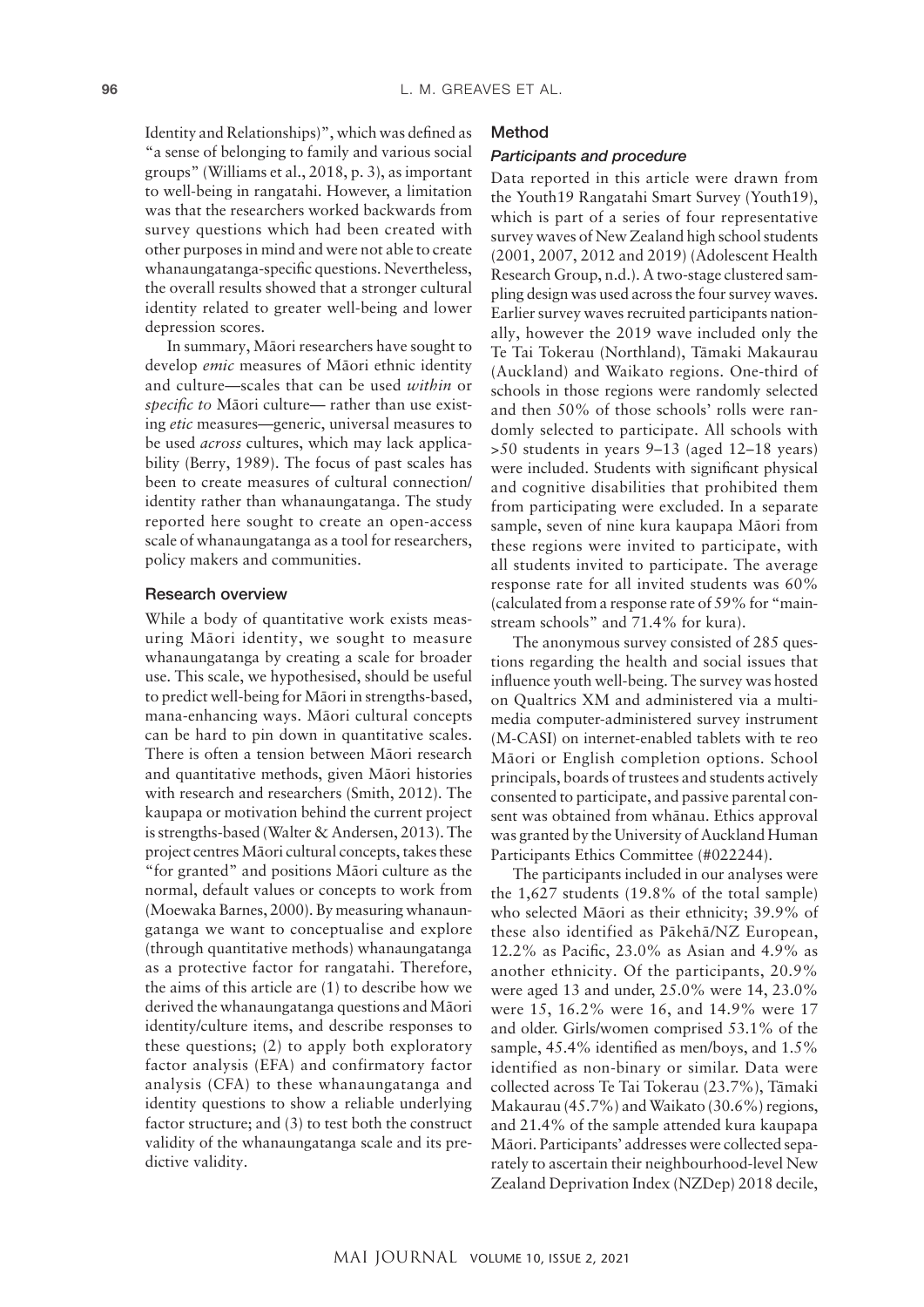ranging from 1 (low deprivation) to 10 (high deprivation) on an ordinal scale. The NZDep mean decile for the Māori sample was 6.9; decile 5 represents the national median. We also conducted a multiple regression using the whanaungatanga subscales to determine if they predicted scores on the 5-item World Health Organization Well-Being Index (WHO-5; Collaborating Center for Mental Health, 1998).

#### *Scale development*

Following the literature review on whanaungatanga and utilising insights from the 51 rangatahi/ whānau photo-elicitation qualitative interviews in Phase 1 of the larger project (Hamley et al., 2021), we devised a series of questions designed to measure "whanaungatanga from a rangatahi perspective" to include in the Youth19 survey series. The questions were based on high-level themes that rangatahi, their whānau and key stakeholders told us were important for whanaungatanga. The rōpū rangahau of Māori researchers listened and read the transcripts and identified common ways that rangatahi and their whānau engaged in whanaungatanga in an everyday and concrete manner by asking: Who do they consider to be whānau? How do these everyday practices of whanaungatanga look and how are they expressed in their lives? These common ways were shared with our rangatira advisory group and our rangatahi advisory

groups. The advisory groups' suggestions were incorporated into several sets of questions. First, a "Māori Identity and Culture" set of specific questions were created regarding the cultural and everyday practices of whanaungatanga; comfort in Māori social and formal surroundings; connection to te reo Māori; identity as tangata whenua; pride when participating in cultural activities; importance of Māori values; sense of environmental protection (i.e., kaitiaki of whenua); spiritual connection to places, land, sea; and ongoing relationships with ancestors (see Table 1). These were based on the domains commonly found in past literature (e.g., R. Fox et al., 2018; Houkamau & Sibley, 2015; Williams et al., 2018).

In addition, we created whanaungatangafocused items grouped into three sections: (1) whakapapa whānau or family where there was biological lineage (9 questions); (2) friends who are whānau, or friends who become family (8 questions); and (3) other supportive adults they perceive to be whānau or other adults who become whānau, like mentors, coaches, teachers, friends' parents, etc. (9 questions) (see Table 2). Once these questions were devised, we sought feedback from the wider survey research group and advisory groups. All questions were rated by participants on a five-point Likert scale with the options of "strongly agree", "agree", "neutral", "disagree", and "strongly disagree"; the Māori

| Māori Identity and Culture (M)<br>"Now we are going to ask you about Te Ao Māori (things in the Māori world)." |                                                                                                                                                                                        |  |
|----------------------------------------------------------------------------------------------------------------|----------------------------------------------------------------------------------------------------------------------------------------------------------------------------------------|--|
| M1.                                                                                                            | I feel comfortable in Māori social surroundings, events or gatherings (e.g. hui, sports, etc.)                                                                                         |  |
| M2.                                                                                                            | I feel comfortable in formal Māori social surroundings, events or gatherings (e.g. tangi,<br>speechmaking or whaikorero, etc.)                                                         |  |
| M3.                                                                                                            | When I hear, understand, learn or speak te reo Māori, it gives me a sense of belonging                                                                                                 |  |
| M4.                                                                                                            | It is important to me that others respect and value our status as tangata whenua                                                                                                       |  |
| M5.                                                                                                            | When I participate in activities like kapa haka, waka ama, sports, wānanga and other<br>activities with Māori friends and whānau, I feel a sense of pride                              |  |
| M6.                                                                                                            | I am proud to be Māori                                                                                                                                                                 |  |
| M7.                                                                                                            | Māori values are important to me (things like generosity, kindness, being a good host,<br>manaakitanga, tika, pono and aroha)                                                          |  |
| M8.                                                                                                            | I believe it is important to be kaitiaki to protect our environment for future generations<br>(e.g. keep our sea clean so we can swim and safely collect seafood to eat in the future) |  |
| M9.                                                                                                            | I have a strong spiritual connection and sense of belonging to certain places (e.g. mountain,<br>river, sea, etc.)                                                                     |  |
| M <sub>10</sub> .                                                                                              | I often feel the presence of my tīpuna or tūpuna (my ancestors and my whānau who have<br>died)                                                                                         |  |

**TABLE 1** Full Question Wording for the Māori Identity and Culture Questions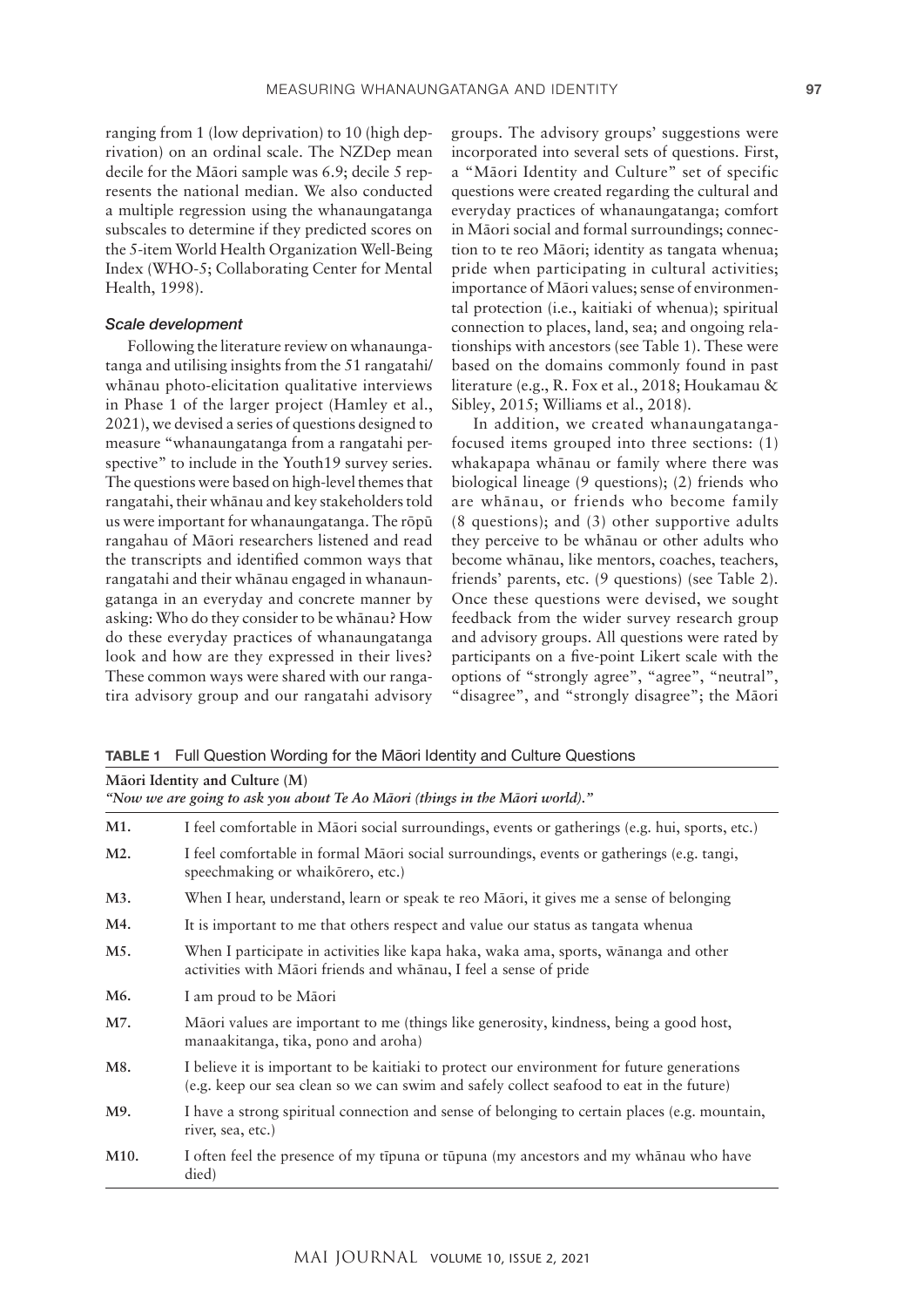TABLE 2 Full question wording for each of the three whanaungatanga-focused domains

| Whanaungatanga with Whānau (Wh)<br>"Now we are going to ask you some questions about your whanau or family (e.g. parents, siblings, step-<br>parent or other carer, aunty, grandparent, etc.)." |                                                                                                                                                                               |  |
|-------------------------------------------------------------------------------------------------------------------------------------------------------------------------------------------------|-------------------------------------------------------------------------------------------------------------------------------------------------------------------------------|--|
| Wh1.                                                                                                                                                                                            | There is someone in my family/whanau who I can trust to share my feelings with                                                                                                |  |
| Wh <sub>2</sub> .                                                                                                                                                                               | There is someone in my family/whanau who I can talk with about things that are worrying<br>me                                                                                 |  |
| Wh <sub>3</sub> .                                                                                                                                                                               | There is someone in my family/whanau who respects what is important to me                                                                                                     |  |
| Wh4.                                                                                                                                                                                            | There is someone in my family/whanau who accepts me for who I am                                                                                                              |  |
| Wh5.                                                                                                                                                                                            | There is someone in my family/whanau who I have a close bond with                                                                                                             |  |
| Wh6.                                                                                                                                                                                            | There is someone in my family/whanau who will stick up for me and who has 'got my back'                                                                                       |  |
| Wh7.                                                                                                                                                                                            | There is someone in my family/whanau who I can have fun with, who makes me laugh                                                                                              |  |
| Wh <sub>8</sub> .                                                                                                                                                                               | My family/whanau are proud and supportive of me participating in cultural, sporting and<br>academic activities (e.g. my whanau attend my competitions, help fundraise, coach) |  |
| Wh <sub>9</sub> .                                                                                                                                                                               | I feel like I get enough quality time with my family/whanau                                                                                                                   |  |

| Whanaungatanga with Friends (F)<br>"Now we are going to ask you about your friendships (e.g. people about the same age as you)." |                                                                                                            |  |
|----------------------------------------------------------------------------------------------------------------------------------|------------------------------------------------------------------------------------------------------------|--|
| F1.                                                                                                                              | I have at least one friend who I can trust to share my feelings with                                       |  |
| F2.                                                                                                                              | I have at least one friend who I can talk with about things that are worrying me                           |  |
| F3.                                                                                                                              | I have at least one friend who understands what is important to me                                         |  |
| F4.                                                                                                                              | I have at least one friend who accepts me for who I am                                                     |  |
| F5.                                                                                                                              | I have at least one friend who I have a close bond with                                                    |  |
| F6.                                                                                                                              | I have at least one friend who will stick up for me and who has 'got my back'                              |  |
| F7.                                                                                                                              | I have at least one friend who I have fun with, who makes me laugh                                         |  |
| F8.                                                                                                                              | I have at least one friend that I can talk to face-to-face (not online, text or social media)<br>most days |  |

# **Whanaungatanga with Other Adults (OA)**

*"Now we are going to ask you some questions about adults you get support from outside your whānau/ family (e.g. friend's parents, coaches, mentors, teachers, youth worker, kaiako, etc.)."*

| OA1. | There is an adult outside of my family/whanau who I can trust to share my feelings with                                                                                         |  |
|------|---------------------------------------------------------------------------------------------------------------------------------------------------------------------------------|--|
| OA2. | There is an adult outside of my family/whanau who I can talk with about things that are<br>worrying me                                                                          |  |
| OA3. | There is an adult outside of my family/whanau who understands what is important to me                                                                                           |  |
| OA4. | There is an adult outside of my family/whanau who accepts me for who I am                                                                                                       |  |
| OA5. | There is an adult outside of my family/whanau who I have a close bond with                                                                                                      |  |
| OA6. | There is an adult outside of my family/whanau who will stick up for me and who has 'got<br>my back'                                                                             |  |
| OA7. | There is an adult outside of my family/whanau who I have fun with, who makes me laugh                                                                                           |  |
| OA8. | There is somewhere safe I can go and stay, other than with my family/whanau (e.g. a friend's<br>home, church members home, coaches home, etc.)                                  |  |
| OA9. | There is a place where I can go where I feel I belong with people who support me<br>e.g. community groups, kapa haka, clubs, church, rainbow diversity groups, activism groups) |  |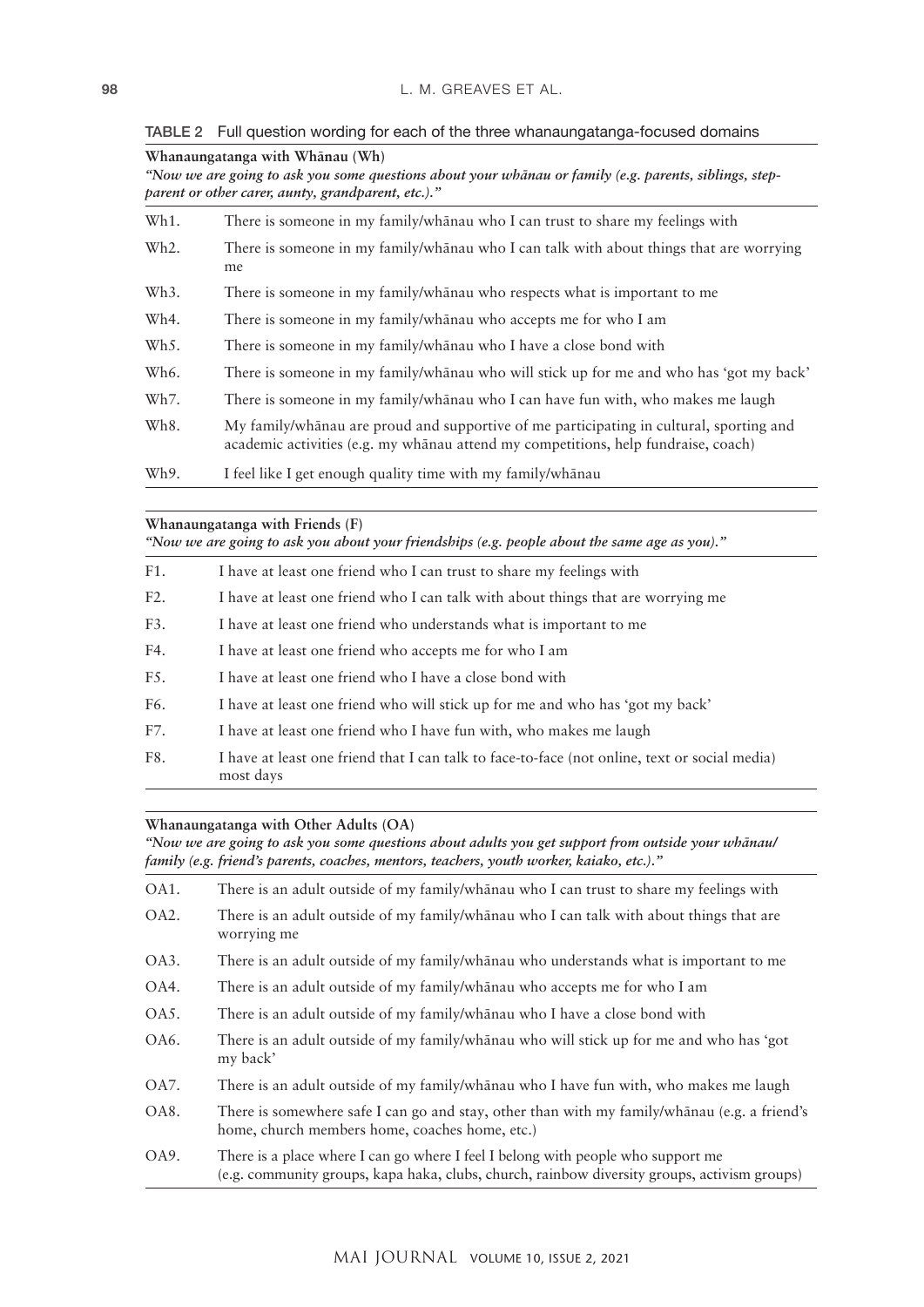Identity and Culture questions had an additional "I don't understand" option to account for Māori students' varying familiarity with Māori culture.

A small number of participants selected the "I don't understand" option for the Māori Identity and Culture questions. Eleven students (0.8%) selected that option for M6 ("I am proud to be Māori"), 34 (2.3%) selected it for M10 (feeling the presence of tīpuna/tūpuna), 38 (2.6%) for M3 (about te reo Māori and belonging) and 57 (3.7%) for M1 (about comfort in Māori social surroundings). Lastly, we made the decision to word all questions positively, although most guides encourage including reverse-worded items (e.g., de Vaus, 2014). Past work has discussed the suitability of using reverse-worded questions with Māori participants. Given the experience of colonisation (Smith, 2012) and the importance of whānau and culture for many Māori, it is inappropriate to ask Māori to agree to statements such as: "I do not have anyone I trust within my whānau" or "I do not feel proud to be Māori" (Greaves et al., 2017). As this work draws on a positive/manaenhancing kaupapa, we did not want to negatively frame questions or frame them in ways that could reinforce racist discourses.

#### *Analysis procedure*

Once the questions were devised, we utilised quantitative analyses to test the properties of the scale. Firstly, these included EFA and CFA. Typically, if researchers have theoretical research questions, they move straight to a CFA. However, although the items were designed to load onto the three whanaungatanga factors (whānau, friends, other adults), there was the possibility that items could load onto factors based on emotion (e.g., trust and acceptance, shared humour) rather than the three whanaungatanga groups. The EFA was conducted in R using the psych package (Revelle, 2020), and the CFA used the sem package (J. Fox et al., 2020). Although not an exact science, several relative and absolute fit statistics are used in EFA and CFA to assess how well the model fits the scale; we report these and the cut-off values/widely used "rules-ofthumb" in the results (Bentler, 2007; Marsh et al., 2004). Factor loadings are also used as an indicator of model and item performance (how well an item relates to an underlying latent factor) and range from 0 to 1. An acceptable factor loading is above 0.4, whereas above 0.7 is excellent. For more information, please see textbooks such as Field (2017).

#### **Results**

#### *Exploratory factor analysis*

As a first step, we examined the correlations between items in order to reduce the number of questions (correlations of >0.8 indicate a question may be dropped). We found that the first two whanaungatanga items for each of the groups with the tails ". . . who I can trust to share my feelings with" and "... who I can talk with about things that are worrying me" for family/whānau (r = 0.73), friends ( $r = 0.76$ ), and other adults ( $r = 0.83$ ) were highly correlated, meaning that we could drop one question from each domain. We chose to retain the questions with the "trust" tail, as the "talk with about things" tail was more highly correlated with other items in the other adults domain. There were several high correlations between items in the other adults domain  $(-0.7)$ , especially for items OA5 and OA7. We chose to retain these items because none were strictly over 0.8 and doing so maintained comparability across the whanaungatanga domains.

We randomly split the sample in half, meaning 813 participants were included in analyses for the EFA and 814 for the CFA. The EFA used oblique (oblimin) rotation due to the potential for there to be correlations between factors. Examination of the scree plot and eigenvalues led us to consider either a four- or five-factor model (9.67, 3.68, 3.04, 2.73, 1.08). However, the fifth eigenvalue was barely over 1 (eigenvalues of >1 may indicate a factor). Additionally, when comparing fourand five-factor models, the fifth factor contained items with low loadings (<0.4), excepting two questions about being comfortable in Māori social settings (loadings of 0.529 and 0.737, respectively). The Bayesian information criterion (BIC) was marginally lower for the four-factor model (BIC $_{\text{four-factor}}$  = -1140.39; BIC $_{\text{five-factor}}$  = -1143.99; BIC is a relative fit statistic: smaller values indicate better model fit).

Given this information, alongside considerations of parsimony, we adopted a four-factor model, which fit the data reasonably well  $(\chi^2/402,$ *N* = 813) = 1553.30, *p* < 0.001, Tucker-Lewis Index [TLI] = 0.893, root mean square error of approximation [RMSEA] = 0.059, standardised root mean residual [SRMR] = 0.04). A RMSEA of less than 0.08 is acceptable, and less than 0.05 indicates excellent fit. The TLI should be above 0.9 and the SRMR should be less than 0.08 (Bentler, 2007; Hu & Bentler, 1999; Marsh et al., 2004). As presented in Table 3, all factor loadings were over 0.4 (0.46–0.88) on one factor. Factor score correlations were all within the acceptable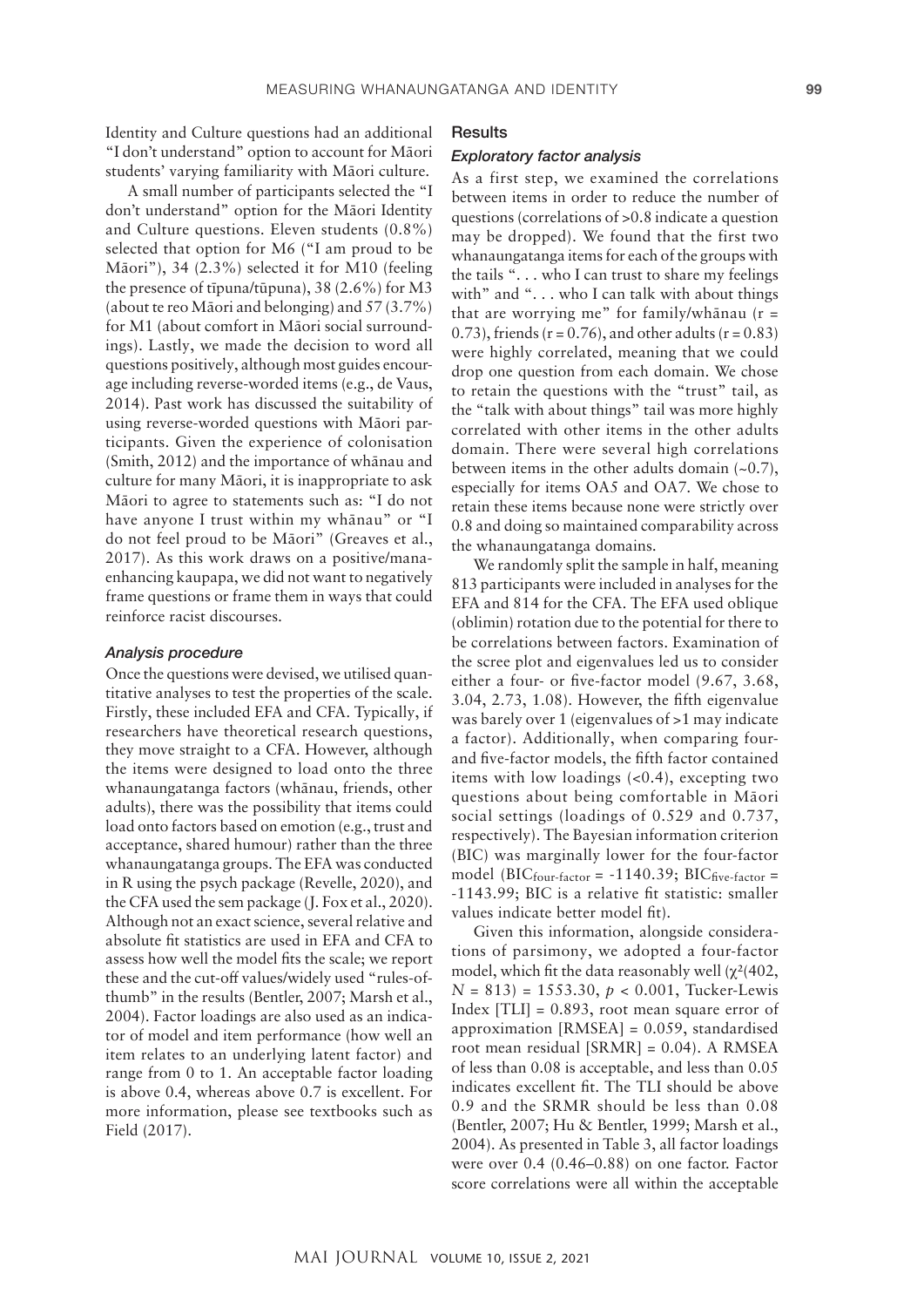|                                          | $\mathbf{1}$ | $\boldsymbol{2}$ | $\mathfrak{Z}$ | $\overline{\mathbf{4}}$ |
|------------------------------------------|--------------|------------------|----------------|-------------------------|
| 1. Māori Identity and Culture (M)        |              |                  |                |                         |
| M1.                                      | 0.587        |                  |                |                         |
| M2.                                      | 0.549        |                  |                |                         |
| M3.                                      | 0.647        |                  |                |                         |
| M4.                                      | 0.587        |                  |                | 0.136                   |
| M5.                                      | 0.709        |                  |                |                         |
| M6.                                      | 0.591        |                  |                |                         |
| M7.                                      | 0.665        |                  |                |                         |
| M8.                                      | 0.455        | $-0.110$         |                |                         |
| M9.                                      | 0.675        |                  | 0.121          | $-0.107$                |
| M10.                                     | 0.578        |                  |                |                         |
| 2. Whanaungatanga with Whānau (Wh)       |              |                  |                |                         |
| Wh1.                                     |              | 0.646            |                |                         |
| Wh3.                                     |              | 0.735            |                |                         |
| Wh4.                                     |              | 0.718            |                |                         |
| Wh5.                                     |              | 0.771            |                |                         |
| Wh6.                                     |              | 0.662            |                |                         |
| Wh7.                                     |              | 0.634            |                |                         |
| Wh8.                                     |              | 0.603            |                |                         |
| Wh9.                                     |              | 0.485            |                |                         |
| 3. Whanaungatanga with Friends (F)       |              |                  |                |                         |
| F1.                                      |              |                  | 0.738          |                         |
| F3.                                      |              |                  | 0.702          |                         |
| F4.                                      |              |                  | 0.781          |                         |
| F5.                                      |              |                  | 0.868          |                         |
| F6.                                      |              |                  | 0.786          |                         |
| F7.                                      |              |                  | 0.714          |                         |
| F8.                                      |              |                  | 0.643          |                         |
| 4. Whanaungatanga with Other Adults (OA) |              |                  |                |                         |
| OA1.                                     |              |                  |                | 0.785                   |
| OA3.                                     |              |                  |                | 0.823                   |
| OA4.                                     |              |                  |                | 0.816                   |
| OA5.                                     |              |                  |                | 0.884                   |
| OA6.                                     |              |                  |                | 0.883                   |
| OA7.                                     |              |                  |                | 0.869                   |
| OA8.                                     |              |                  | 0.105          | 0.697                   |
| OA9.                                     |              |                  |                | 0.727                   |

TABLE 3 Factor loadings from the EFA using the four-factor model

*Note*. Factor loadings < 0.1 are not presented.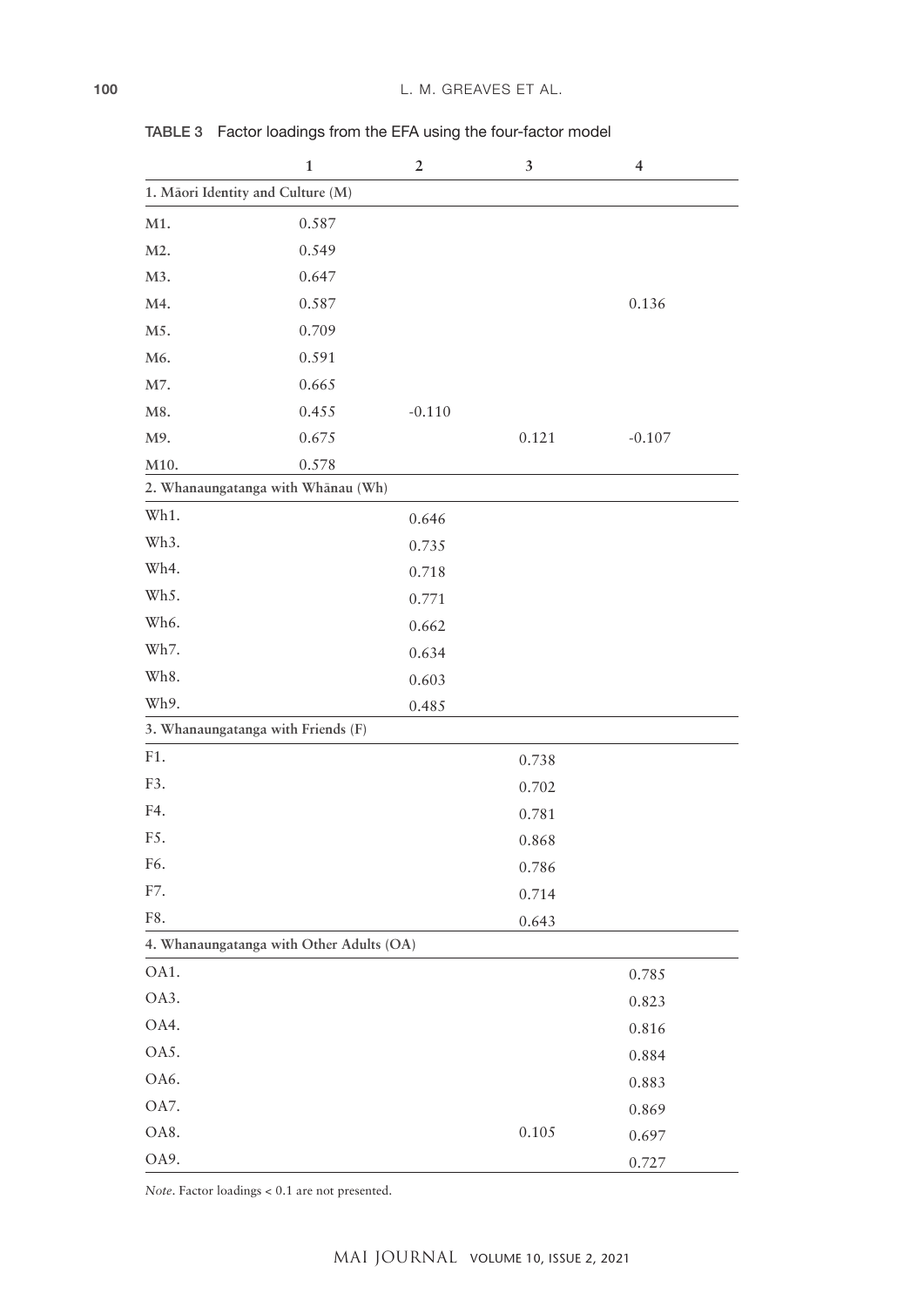range  $\left( < 0.6 \right)$ ; between  $-0.20$  and  $0.46$ ). There were small-to-moderate correlations between the whanaungatanga subscales (0.21–0.47).

#### *Confirmatory factor analysis*

We conducted a CFA on the remaining half of the sample ( $n = 814$ ), dropping out item 2 across the three domains (as explained above). Many of the fit statistics for the CFA indicated the model fit the data well, although some were around the cut-off guidelines  $(\chi^2(489, N = 814) = 1191.80, p < 0.001,$ comparative fit index [CFI] = 0.914, goodness of fit index  $[GFI] = 0.863$ , RMSEA = 0.055, BIC = -0.1820.00). The CFI and GFI should ideally be above 0.9; the GFI was marginally below 0.9. The RMSEA should ideally be below 0.5 for excellent model fit but was marginally higher at 0.55 (but still well below 0.8). In summary, across the EFA and CFA we have shown that there are three reliable whanaungatanga subscales independent of a scale of Māori Identity and Culture.

#### *Predictive validity*

To test predictive validity (see, e.g., de Vaus, 2014), we used the whanaungatanga subscales: whanaungatanga with whānau ( $\alpha$  = 0.86), friends  $(\alpha = 0.91)$ , and other adults  $(\alpha = 0.93)$ . We conducted a multiple regression to predict scores on the WHO-5 scale of well-being (see Table 4). The model explained 18.3% of the variance in wellbeing (*R2* = 0.183, *F*(3, 1061) = 79.221, *p* < 0.001,  $N = 1,064$ . Higher scores on the whanaungatanga with whānau (*b* = 2.987, *SE* = 0.285, *t* = 10.493, *p*  < 0.001), friends (*b* = 0.816, *SE* = 0.294, *t* = 2.779,  $p = 0.006$ ) and other adults scales ( $b = 0.683$ , *SE* = 0.194 , *t* = 3.521, *p* < 0.001) predicted higher well-being scores.

#### **Discussion**

Our aim in this article was to describe the development of a whanaungatanga scale to be used with rangatahi alongside, or independently of, Māori identity scales. We presented the rationale behind the scale, the steps around writing the questions, the sample they were tested with, and analyses to show the factor structure. We then showed the scale's predictive validity by predicting WHO-5 well-being scores from the three whanaungatanga subscales. Our results show a reliable three-factor whanaungatanga scale, which is based in the literature and has been developed alongside our qualitative work. The subscales show predictive validity for wellbeing. Predictive validity refers to the ability for a scale to relate to some outcome that, in theory, it should relate to or predict (de Vaus, 2014). These results indicate that building whanaungatanga is important for the well-being of rangatahi Māori. Policies that foster opportunities for whanaungatanga and strong connections within whakapapa whānau, and wider social networks, should be essential in any interventions to improve youth mental health.

Practically, we hope that this scale will be used by those seeking culturally relevant scales to research well-being in rangatahi for policy and clinical applications. Our intent was to create an open-access scale of whanaungatanga as a tool for researchers, policy makers, and communities to use. We hope that other researchers—including those outside of academia—utilise the scale in future because strengths-based scales created *by* Māori, *for* Māori are rare. We also hope that other researchers seek to develop scales based on Māori cultural concepts, or versions of Western concepts which take into account te ao Māori. For example, we used a scale of well-being from the WHO in this article, but future work could develop a short well-being scale specifically for Māori. In the interests of Māori data sovereignty, it is important to make such scales open-access and available to a wide range of Māori communities.

| media in manpo regrección prodicting miro o coorce dellig the midiramigataliga capecalec |          |           |             |
|------------------------------------------------------------------------------------------|----------|-----------|-------------|
|                                                                                          |          | $WHO-5$   |             |
|                                                                                          | b        | <b>SE</b> |             |
| Intercept/threshold                                                                      | $-3.978$ | 1.383     |             |
| Whanaungatanga with whānau                                                               | 2.987    | 0.285     | $10.493***$ |
| Whanaungatanga with friends                                                              | 0.816    | 0.294     | $2.779**$   |
| Whanaungatanga with other adults                                                         | 0.683    | 0.194     | $3.521***$  |

#### TABLE 4 Multiple regression predicting WHO-5 scores using the whanaungatanga subscales

*Note*. \* *p* < 0.05, \*\* *p* < 0.01, \*\*\* *p* < 0.001.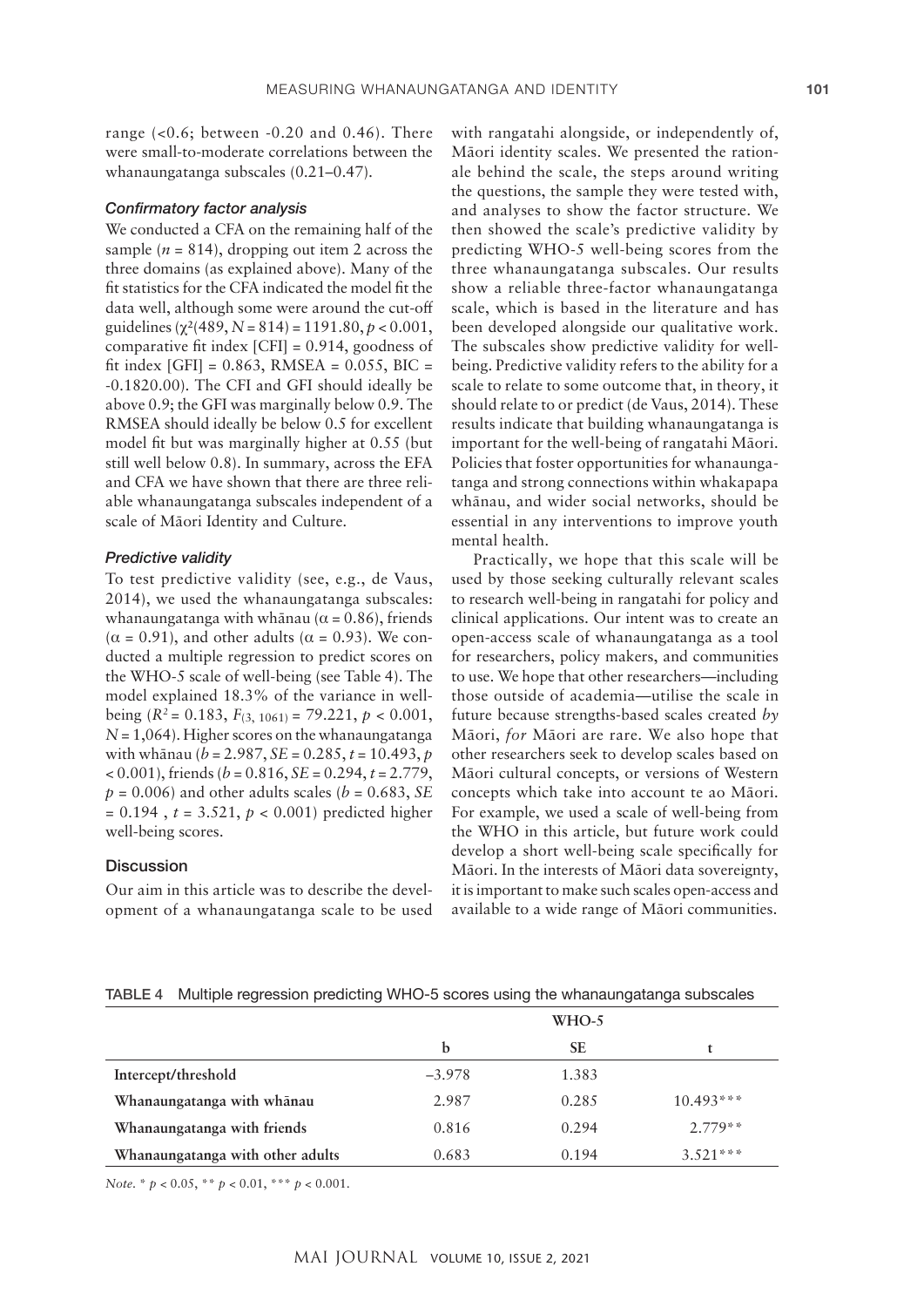#### Limitations and future research directions

There are a number of directions in which this work could be extended. This article on scale development is rangatahi Māori-specific, but it could be modified to include adults and other ethnic groups. The whanaungatanga questions were written for rangatahi Māori, but many could be used for adults, or modified for use with them. For example, questions which refer to somewhere safe away from the *family* home or to family/whānau being proud and supportive of activities could be modified. Adults could find it hard to distinguish between friends and "other adults", but such questions could be modified. Furthermore, the whanaungatanga questions were left deliberately broad in order to be used across the full survey sample, regardless of ethnicity. We would encourage researchers to include questions based in te ao Māori, such as those presented here, in surveys that include both Māori and other ethnic groups. Often Māori are asked questions designed with applicability to Western contexts rather than to Māori culture. Additionally, Māori participants also face greater time burdens through being given supplementary Māori-focused questions. Here we focused exclusively on rangatahi Māori, which leaves scope for further strengths-based work exploring differences in scores and the protective functions of whanaungatanga across different ethnic groups.

Although we have discussed our rationale for not including reverse-worded items, this still presents as a limitation. Ideally, survey scales should have both positively and negatively worded items to avoid acquiescent response bias, or the tendency for people to agree (de Vaus, 2014). Acquiescent response bias can lead to lower-quality results: inaccurate correlation and regression coefficients, inflated reliability estimates, and misleading factor analytic solutions (Weijters et al., 2010). However, we wanted to avoid negatively worded items about participants' whānau, friends, and other adults. We thought that could be off-putting, especially for rangatahi Māori, given historical/colonial experiences of research (Greaves et al., 2017; Smith, 2012). Future work should explore the balance of meeting Māori cultural needs versus the fundamentals of Western scale development: Do Māori view surveys negatively? Are Māori less likely to respond or enjoy research if a survey seems negative?

Another limitation may be that we have defined whanaungatanga too narrowly to capture all definitions of the concept. We have not included spiritual aspects of whanaungatanga (McNatty &

Roa, 2002) and based our subscales around living humans, rather than tūpuna, or other aspects of the environment which have their own mauri. We have also not explored aspects of whanaungatanga which may be built through a shared kaupapa, whether it be a sports team, a cultural activity or other shared work. Future development of this scale could address these aspects of whanaungatanga, perhaps through a qualitative scale development phase including seeking domain expert feedback, especially those with knowledge of te ao Māori.

A few wording changes may increase the utility of the scale. A caveat is that the questions use the term "family/whānau"; in order to make sure there was clear understanding of this term across cultures, we had to describe and define family/whānau as excluding other adults. This distinction might lack cross-cultural applicability and its applicability to rangatahi Māori may be limited. For example, some Māori may struggle to define their whānau without that "aunty" who is not related to them through biology or marriage (Kukutai et al., 2016). Future work could explore the meaning of whānau for rangatahi and who that includes/who they think of in these questions. Work with adults has suggested that the definition of whānau varies across Māori, from including friends and tens of people through to one's "nuclear" family (Tibble & Ussher, 2012). A different definition besides "other adults" may be useful in further scale development in order to make the third subscale more age-group inclusive. For instance, future work could trial the phrasing "members of the wider community" or "hapori whānui". This change would mean the third subscale could include tamariki and rangatahi who were not friends with the participant, as well as relationships at the hapū and iwi level.

This article did not predict outcomes beyond a Western-based well-being scale (the WHO-5). Future research could explore the links between the scale and health outcomes: whanaungatanga has been identified as important for health across multiple contexts (Clark, 2007; Huriwai et al., 2001; NiaNia et al., 2017; O'Carroll, 2013; Williams et al., 2018). There are places where the construct defined and measured here—whanaungatanga—might overlap with Western scale constructs such as social support, social connectedness, and attachment. Future work might seek to explore the shared variance and relationships between whanaungatanga and Western scales to explore where the two differ. We also did not draw upon how whanaungatanga may be created and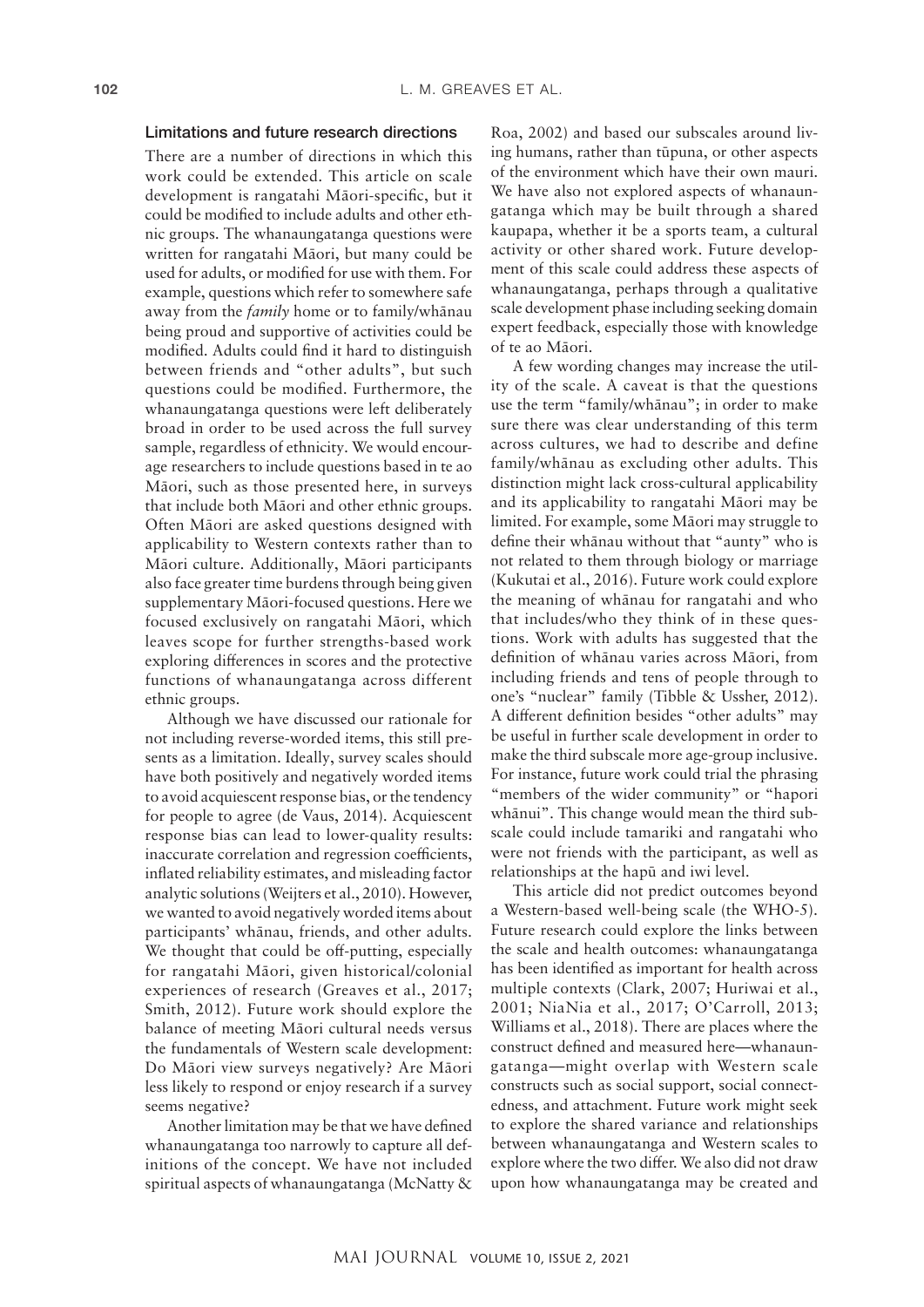maintained on the internet or through social media (O'Carroll, 2013; Waitoa et al., 2015). Finally, there is also only so much that a quantitative scale can index. The qualitative segments of the project will further develop our understandings of what whanaungatanga means for rangatahi on a deeper level.

In conclusion, we have presented a scale of whanaungatanga situated in te ao Māori and developed from an emerging body of work which seeks to create quantitative scales using Māori concepts and identity. We created the scale's questions using the findings from a review of the academic literature, collaborative work with the rōpū rangahau, and the qualitative phase of the project. Factor analytic methods confirmed there is a reliable three-factor scale relating to whanaungatanga, with those factors being (1) whānau, (2) friends, and (3) other adults. We will seek to link this scale further to health and use it across population groups. We hope that other researchers will use i

### Ack

#### Glos

|                                                                                                                                   | project. Factor analytic methods confirmed there<br>is a reliable three-factor scale relating to whanaun-<br>gatanga, with those factors being (1) whānau, (2)<br>friends, and (3) other adults. We will seek to link<br>this scale further to health and use it across popu- |                 | house), where formal<br>greetings and discussions<br>take place; often includes<br>the complex of buildings<br>around the marae |
|-----------------------------------------------------------------------------------------------------------------------------------|-------------------------------------------------------------------------------------------------------------------------------------------------------------------------------------------------------------------------------------------------------------------------------|-----------------|---------------------------------------------------------------------------------------------------------------------------------|
|                                                                                                                                   | lation groups. We hope that other researchers will                                                                                                                                                                                                                            | mauri           | life force                                                                                                                      |
| use it in future too.                                                                                                             |                                                                                                                                                                                                                                                                               | -ngā            | suffix used to make verbs<br>into nouns                                                                                         |
| Acknowledgements                                                                                                                  |                                                                                                                                                                                                                                                                               | pono            | to be true, honest, sincere                                                                                                     |
|                                                                                                                                   | The Harnessing the Spark of Life: Maximising                                                                                                                                                                                                                                  | rangatahi       | young people, youth                                                                                                             |
|                                                                                                                                   | Whānau Contributors to Rangatahi Wellbeing<br>project is funded by the Health Research Council                                                                                                                                                                                | rangatira       | high-ranking noble, chief;<br>revered, chiefly                                                                                  |
|                                                                                                                                   | of New Zealand (Ref. 17/315) and led by Associate<br>Professor Terryann Clark, Dr Jade LeGrice, Dr<br>Shiloh Groot, Dr Mat Shepherd and Dr Sonia                                                                                                                              | rangatiratanga  | chieftainship, sovereignty;<br>leadership of a social<br>group                                                                  |
| Lewycka.                                                                                                                          |                                                                                                                                                                                                                                                                               | rōpū rangahau   | research group                                                                                                                  |
| Glossary                                                                                                                          |                                                                                                                                                                                                                                                                               | Tāmaki Makaurau | the greater Auckland region                                                                                                     |
| aroha                                                                                                                             | love, caring, compassion,                                                                                                                                                                                                                                                     | tamariki        | children                                                                                                                        |
|                                                                                                                                   | kindness                                                                                                                                                                                                                                                                      | tangata whenua  | the local people; Indigenous<br>people                                                                                          |
| hapori whānui<br>hapū                                                                                                             | broader community<br>kinship group, clan,<br>a subgroup within                                                                                                                                                                                                                | -tanga          | suffix used to make verbs<br>into nouns                                                                                         |
|                                                                                                                                   | iwi; section of a large                                                                                                                                                                                                                                                       | tangi           | funeral                                                                                                                         |
|                                                                                                                                   | kinship group and the                                                                                                                                                                                                                                                         | te ao Māori     | the Māori world                                                                                                                 |
|                                                                                                                                   | primary political unit in<br>traditional Māori society                                                                                                                                                                                                                        | te reo          | language; often used to refer<br>to the Māori language                                                                          |
| iwi                                                                                                                               | extended kinship group,<br>tribe, nation, people;                                                                                                                                                                                                                             | Te Tai Tokerau  | the northernmost region of<br>New Zealand                                                                                       |
|                                                                                                                                   | often refers to a large<br>group of people                                                                                                                                                                                                                                    | tika            | being correct, true, fair,<br>appropriate                                                                                       |
|                                                                                                                                   | descended from a<br>common ancestor                                                                                                                                                                                                                                           | tikanga         | correct procedure, custom,<br>manner, convention,                                                                               |
| kajako<br>teacher<br>kaitiaki<br>guardian, steward, trustee<br>traditional Māori<br>kapa haka<br>performance; performing<br>group |                                                                                                                                                                                                                                                                               |                 | protocol; customary                                                                                                             |
|                                                                                                                                   |                                                                                                                                                                                                                                                                               |                 | system of values and                                                                                                            |
|                                                                                                                                   |                                                                                                                                                                                                                                                                               |                 | practices that have<br>developed over time and<br>are deeply embedded in<br>Māori social contexts                               |
| kaupapa                                                                                                                           | topic or matter for<br>discussion                                                                                                                                                                                                                                             | tīpuna/tupuna   | ancestors                                                                                                                       |

kotahitanga unity, collective action, kura kaupapa Māori Māori-language immersion mana prestige, authority, control, manaakitanga hospitality, kindness, marae open area in front of the

solidarity

schools

others

power, influence, status, spiritual power, charisma; supernatural force in a person, place or object

support; the process of showing respect, generosity and care for

wharenui (meeting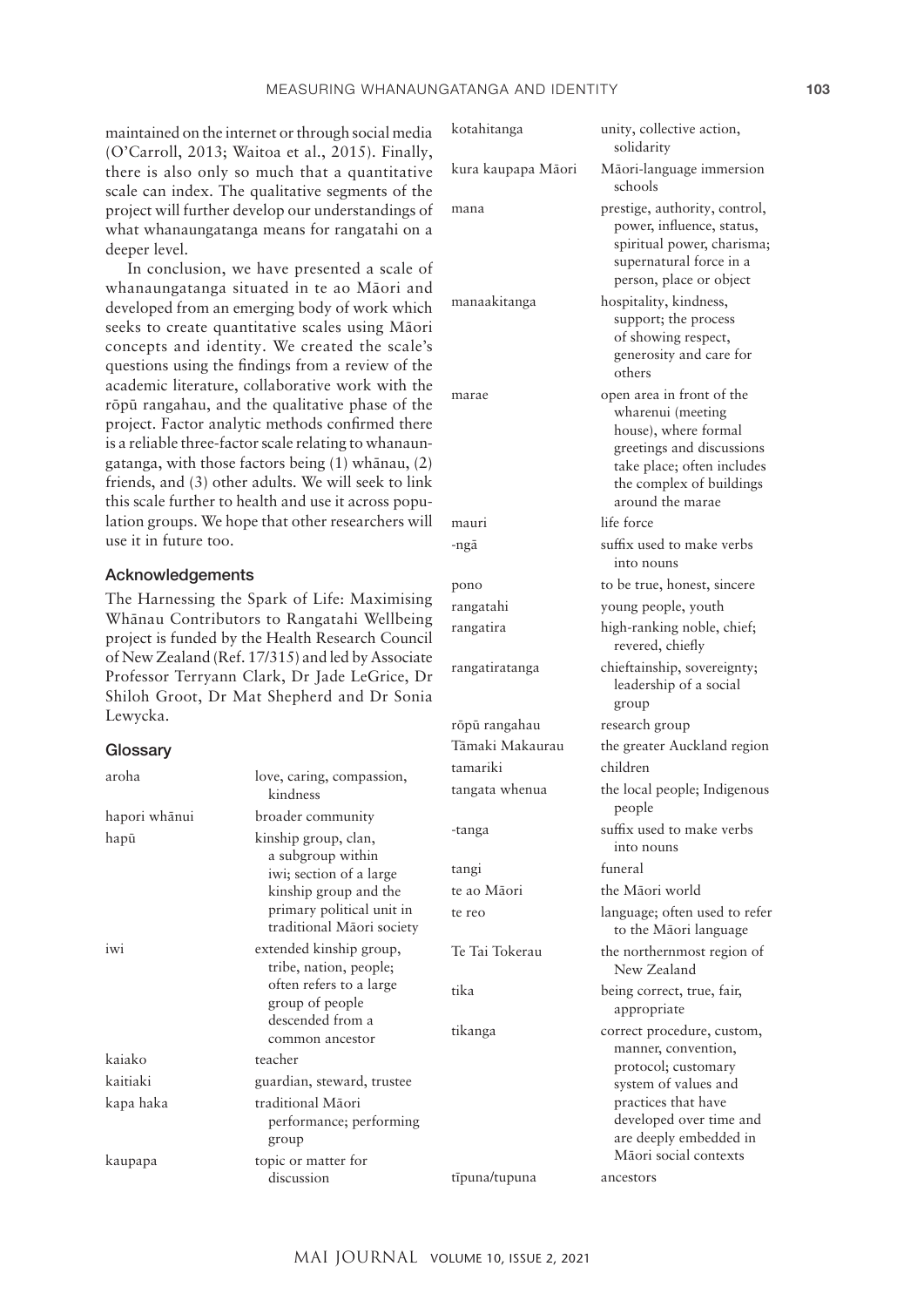| Waikato        | geographic region                                          |
|----------------|------------------------------------------------------------|
|                | associated with the                                        |
|                | Waikato River covering                                     |
|                | the area around Hamilton                                   |
| wairuatanga    | spirituality                                               |
| waka ama       | outrigger canoe sport                                      |
| wānanga        | deliberations, seminars,                                   |
|                | forums                                                     |
| whaikōrero     | formal speeches                                            |
| whakapapa      | genealogy, lineage, descent                                |
| whānau         | extended family                                            |
| whanaungatanga | relationship, kinship, sense<br>of family-like connections |
|                | between people                                             |

#### **References**

- Adolescent Health Research Group (n.d.). *Youth2000 Survey Series*. [https://www.fmhs.auckland.ac.nz/](https://www.fmhs.auckland.ac.nz/en/faculty/adolescent-health-research-group.html) [en/faculty/adolescent-health-research-group.html](https://www.fmhs.auckland.ac.nz/en/faculty/adolescent-health-research-group.html)
- Bentler, P. M. (2007). On tests and indices for evaluating structural models. *Personality and Individual Differences*, *42*(5), 825–829.<https://doi.org/bjzsd2>
- Berry, J. W. (1989). Imposed etics-emics-derived etics: The operationalization of a compelling idea*. International Journal of Psychology*, *24*(6), 721– 735.<https://doi.org/bjzsd2>
- Berryman, M., Eley, E., & Copeland, D. (2017). Listening and learning from rangatahi Maori: The voices of Maori youth. *Critical Questions in Education*, *8*(4), 476–494.
- Carlson, T., Moewaka Barnes, H., Reid, S., & McCreanor, T. (2016). Whanaungatanga: A space to be ourselves. *Journal of Indigenous Wellbeing*, *2*(2), 44–59.
- Clark, T. C. (2007). *Factors associated with reduced depression and suicide risk among Maori youth in New Zealand* [Unpublished doctoral dissertation]. University of Minnesota.
- Clark, T. C., Le Grice, J., Moselen, E., Fleming, T., Crengle, S., Tiatia-Seath, J., & Lewycka, S. (2018). Health and well-being of Māori secondary school students in New Zealand: Trends between 2001, 2007 and 2012. *Australian and New Zealand Journal of Public Health*, *42*(6), 553–561. [https://](https://doi.org/gfrpmf) [doi.org/gfrpmf](https://doi.org/gfrpmf)
- de Vaus, D. (2014). *Surveys in social research* (6th ed.). Allen & Unwin.<https://doi.org/gqx3>
- Durie, A. E. (1993). *Report on the evaluation of the "Tihei Mauri Ora" teacher development contract*. Educational Research and Development Centre.
- Durie, M. (1995). Te Hoe Nuku Roa framework: A Māori identity measure*. Journal of Polynesian Society*, *104*(4), 461–470.
- Durie, M. (1997). Whanau, whanaungatanga and healthy Māori development. In P. Te Whāiti, M. McCarthy & A. Durie (Eds.), *Mai i rangiātea* (pp. 1–24). Auckland University Press/Bridget Williams Books.
- Durie, M. (1998). *Whaiora: Māori health development.* Oxford University Press.
- Edwards, S. (2009). *Titiro whakamuri kia marama ai te wao nei: Whakapapa epistemologies and Maniapoto Maori cultural identities* [Doctoral thesis, Massey University]. Massey Research. [https://](https://mro.massey.ac.nz/handle/10179/1252) [mro.massey.ac.nz/handle/10179/1252](https://mro.massey.ac.nz/handle/10179/1252)
- Field, A. (2017). *Discovering statistics using IBM SPSS statistics* (5th ed.). SAGE.
- Fox, J., Nie, Z., Byrnes, J., Culbertson, M., DebRoy, S., Friendly, M., Goodrich, B., Jones, R., Kramer, A., Monette, G., & R-Core. (2020, May 19). *sem: Structural equation models* (Version 3.1-11) [Computer software]. [https://cran.r-project.org/](https://cran.r-project.org/web/packages/sem/sem.pdf) [web/packages/sem/sem.pdf](https://cran.r-project.org/web/packages/sem/sem.pdf)
- Fox, R., Neha, T., & Jose, P. E. (2018). Tu Māori Mai: Māori cultural embeddedness improves adaptive coping and well-being for Māori adolescents. *New Zealand Journal of Psychology*, *47*(2), 13–23. <https://doi.org/10.1037/t75591-000>
- Greaves, L. M., Houkamau, C. A., & Sibley, C. G. (2017). Random intercept exploratory factor analysis of the multidimensional model of Māori identity and cultural engagement. *Personality and Individual Differences*, *105*, 14–18. [https://doi.](https://doi.org/dkw7) [org/dkw7](https://doi.org/dkw7)
- Hamley, L., Groot, S., Le Grice, J., Gillon, A., Greaves, L. M., Manchi, M., & Clark, T. (2021). "You're the one that was on uncle's wall!": Identity, whanaungatanga and connection for takatāpui (LGBTQ+ Māori). *Genealogy*, *5*(2), 54–75. [https://doi.org/](https://doi.org/gz2b) [gz2b](https://doi.org/gz2b)
- Houkamau, C. A., & Sibley, C. G. (2015). The revised Multidimensional Model of Māori Identity and Cultural Engagement (MMM-ICE2). *Social Indicators Research*, *122*(1), 279–296. [https://doi.](https://doi.org/f67wjr) [org/f67wjr](https://doi.org/f67wjr)
- Hu, L. T., & Bentler, P. M. (1999). Cutoff criteria for fit indexes in covariance structure analysis: Conventional criteria versus new alternatives. *Structural Equation Modeling*, *6*(1), 1–55. [https://](https://doi.org/dbt) [doi.org/dbt](https://doi.org/dbt)
- Huriwai, T., Robertson, P. J., Armstrong, D., Kingi, T. P., & Huata, P. (2001). Whanaungatanga–a process in the treatment of Māori with alcohol-and drug-use related problems. *Substance Use & Misuse*, *36*(8), 1033–1051. <https://doi.org/d9sxxq>
- Kearns, R., Moewaka Barnes, H., & McCreanor, T. (2009). Placing racism in public health: A perspective from Aotearoa/New Zealand. *GeoJournal*, *74*(2), 123–129.<https://doi.org/fvzj38>
- Kukutai, T., Sporle, A., & Roskruge, M. (2016). Expressions of whānau. In Superu, *Families and whānau status report 2016* (pp. 51–77)*.* [https://](https://thehub.swa.govt.nz/assets/Uploads/FW-Status-Report-2016-3.pdf) [thehub.swa.govt.nz/assets/Uploads/FW-Status-](https://thehub.swa.govt.nz/assets/Uploads/FW-Status-Report-2016-3.pdf)[Report-2016-3.pdf](https://thehub.swa.govt.nz/assets/Uploads/FW-Status-Report-2016-3.pdf)
- Le Grice, J., Braun, V., & Wetherell, M. (2017). "What I reckon is, is that like the love you give to your kids they'll give to someone else and so on and so on": Whanaungatanga and mātauranga Māori in practice. *New Zealand Journal of Psychology*, *46*(3), 88–97.
- Marsh, H. W., Hau, K. T., & Wen, Z. (2004). In search of golden rules: Comment on hypothesis-testing approaches to setting cutoff values for fit indexes